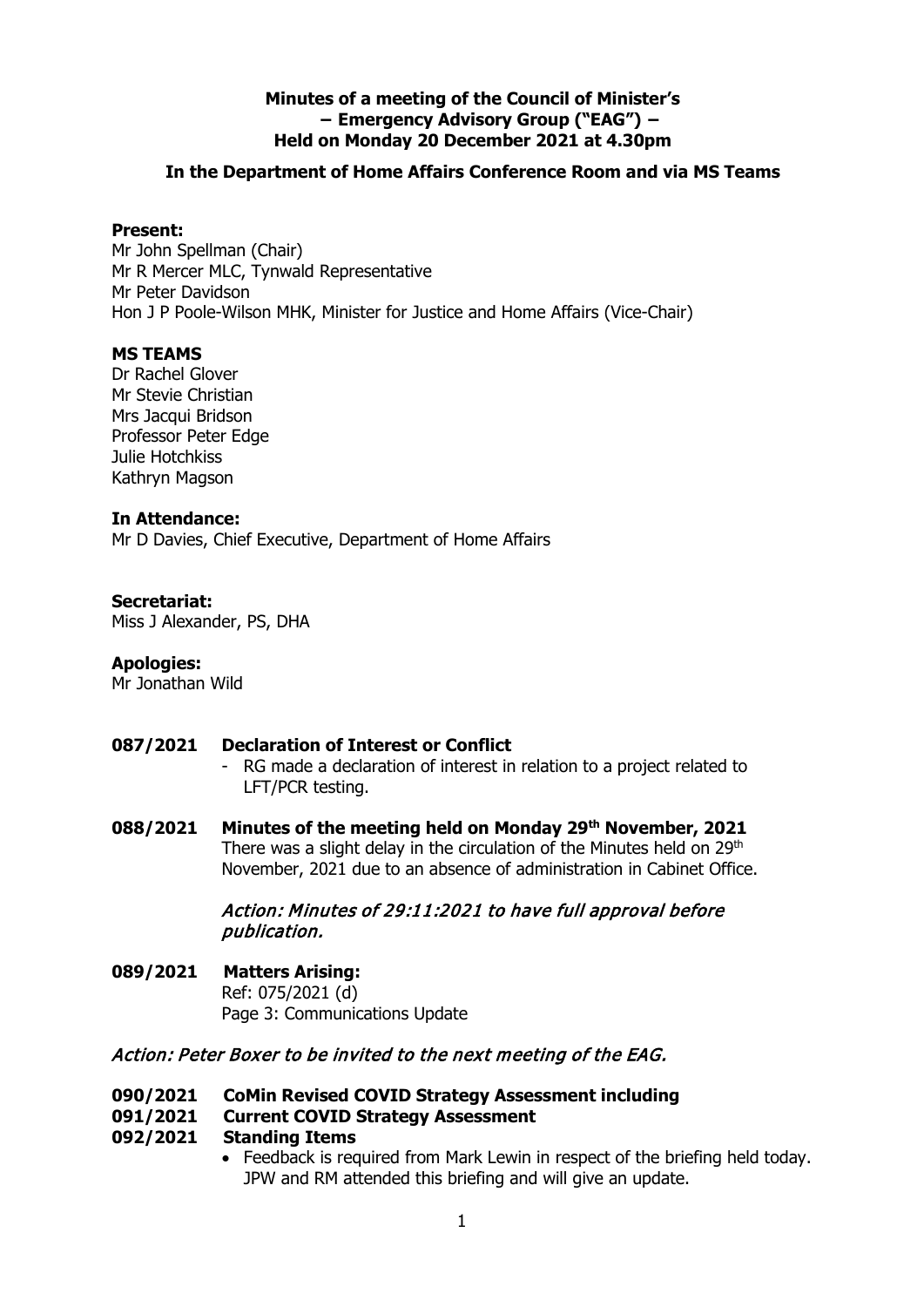RG asked about PCR capacity and KM advised this not an issue.

- SC commented that there was an overall acceptance that Omicron will spread to the wider community but with increasing vaccinations the Hospital will not be overwhelmed and there will be fewer seriously ill. JPW added that Omicron is here and we must try to protect people as quickly as possible.
- RG cautioned that these changes could cause a greater spread of Omicron and more rapidly and these changes go against accepted practice in other countries
- JPW was conscious that in respect of PCR referral currently 89% was coming from people with a positive LFD test, 8% were symptomatic and 2% were from travel. A discussion ensued in respect to sensitivity of tests LFD-v-PCR.
- PD expressed his support for the reasoning behind the switch to LFD testing.
- RG highlighted the issue of trusting the public to do LFD's and said she expected a much higher number of people not reporting.
- KM highlighted there had been 6,000+ tests done over the last month.
- 400 PCR tests per day are taking place which is nowhere near capacity. However, RG reported that the path lab staff were overwhelmed and the need to reduce referral for PCR was an interesting point.
- Hospital concerns are related to staff absence from Omicron
- KM added that ultimately CoMin had considered the balance of risks.
- A discussion ensued in relation to testing for critical services such as fire and rescue service and police.
- PD mentioned that previously the UK rate of COVID infection was half of that of the IOM, now the UK is 2½ times that of IOM. In this context would it not be worthwhile to ask for LFT testing in country of departure.
- RG emphasised the difference in sensitivity between PCR and LFD was significant. Also, variance in self-testing is significant.
- PE Commented that comments by KM were clear and helpful.
- PD was encouraged by data suggesting Omicron is not having the impact of Delta
- RG added that all messaging came down to personal choice. Rest of world is bringing back their restrictions. Omicron is a different beast and caution must be taken. Government's messaging appears complacent

## **093/2021 Any Other Business**

The question was raised, if there was anything else additional to capture?

The group broadly welcomed the additional measures.

PD wished it be recorded that good job had been done (and continued to) getting boosters out. These achievements were a good success story. Extremely efficient. 2.5 thousand people vaccinated today.

It was noted that comparisons to the UK are not viable as  $2<sup>nd</sup>$  dose date on Island is different to date in UK. By the end of this week 60% over 16yrs. Will have been vaccinated.

## **The meeting closed at 17.45hrs closed.**